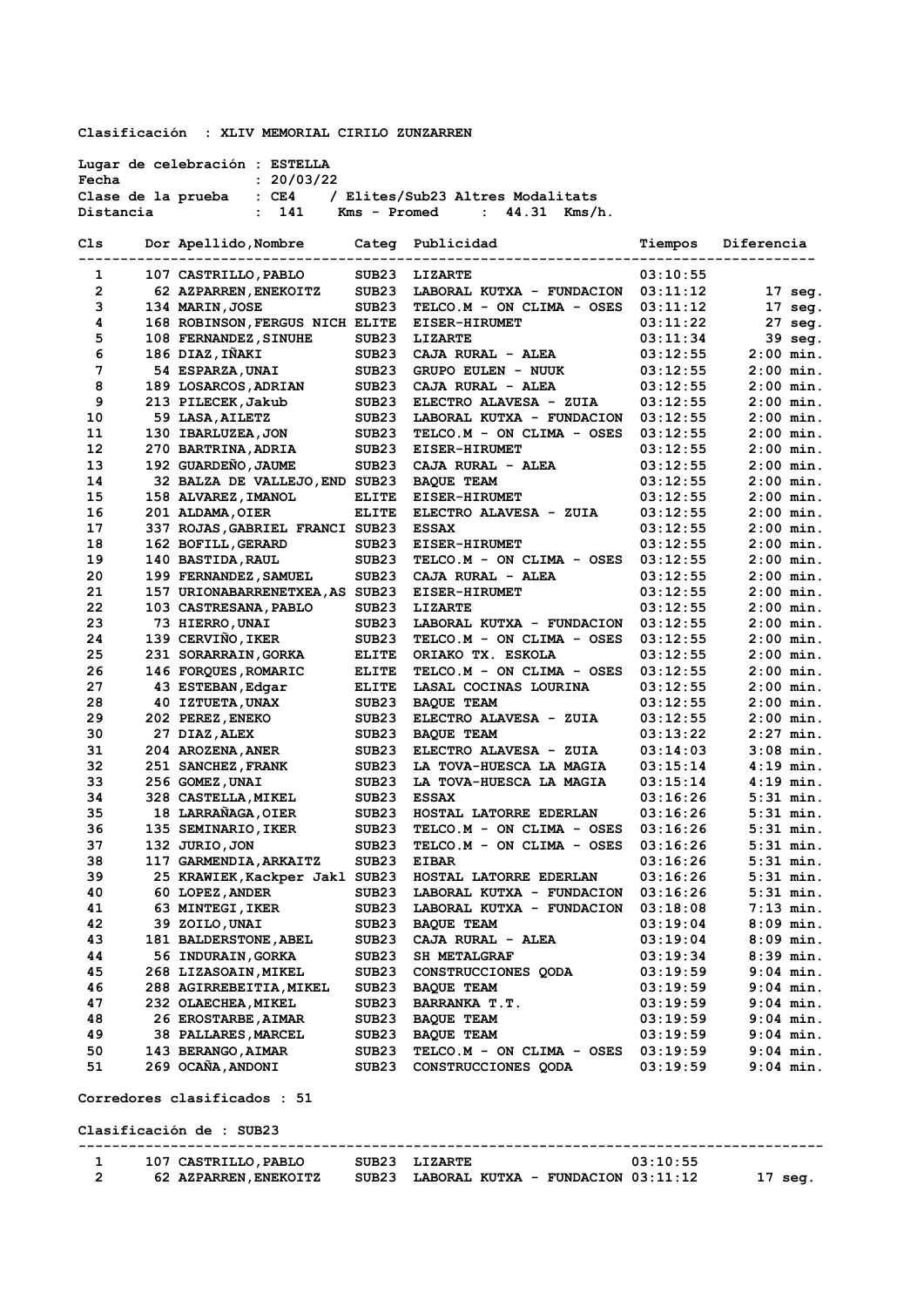| з                          |              | 134 MARIN, JOSE                               | SUB <sub>23</sub>  | TELCO.M - ON CLIMA - OSES 03:11:12                               |          | 17 seg.              |  |
|----------------------------|--------------|-----------------------------------------------|--------------------|------------------------------------------------------------------|----------|----------------------|--|
| 4                          |              | 108 FERNANDEZ, SINUHE                         | SUB <sub>23</sub>  | <b>LIZARTE</b>                                                   | 03:11:34 | 39 seg.              |  |
| 5                          |              | 186 DIAZ, IÑAKI                               | SUB <sub>23</sub>  | CAJA RURAL - ALEA                                                | 03:12:55 | $2:00$ min.          |  |
| 6                          |              | 54 ESPARZA, UNAI                              | SUB <sub>23</sub>  | <b>GRUPO EULEN - NUUK</b>                                        | 03:12:55 | $2:00$ min.          |  |
| 7                          |              | 189 LOSARCOS, ADRIAN                          | SUB <sub>23</sub>  | CAJA RURAL - ALEA                                                | 03:12:55 | $2:00$ min.          |  |
| 8                          |              | 213 PILECEK, Jakub                            | SUB <sub>23</sub>  | ELECTRO ALAVESA - ZUIA                                           | 03:12:55 | $2:00$ min.          |  |
| 9                          |              | 59 LASA, AILETZ                               | SUB23              | LABORAL KUTXA - FUNDACION 03:12:55                               |          | $2:00$ min.          |  |
| 10                         |              | 130 IBARLUZEA, JON                            | SUB <sub>23</sub>  | TELCO.M - ON CLIMA - OSES $03:12:55$                             |          | $2:00$ min.          |  |
| 11                         |              | 270 BARTRINA, ADRIA                           | SUB <sub>23</sub>  | <b>EISER-HIRUMET</b>                                             | 03:12:55 | $2:00$ min.          |  |
| 12                         |              | 192 GUARDEÑO, JAUME                           | SUB <sub>23</sub>  | CAJA RURAL - ALEA                                                | 03:12:55 | $2:00$ min.          |  |
| 13                         |              | 32 BALZA DE VALLEJO, END SUB23                |                    | <b>BAOUE TEAM</b>                                                | 03:12:55 | $2:00$ min.          |  |
| 14                         |              | 337 ROJAS, GABRIEL FRANCI SUB23               |                    | <b>ESSAX</b>                                                     | 03:12:55 | $2:00$ min.          |  |
| 15                         |              | 162 BOFILL, GERARD                            | SUB23              | <b>EISER-HIRUMET</b>                                             | 03:12:55 | $2:00$ min.          |  |
| 16                         |              | 140 BASTIDA, RAUL                             | SUB <sub>23</sub>  | TELCO.M - ON CLIMA - OSES 03:12:55                               |          | $2:00$ min.          |  |
| 17                         |              | 199 FERNANDEZ, SAMUEL                         | SUB <sub>23</sub>  | CAJA RURAL - ALEA                                                | 03:12:55 | $2:00$ min.          |  |
| 18                         |              | 157 URIONABARRENETXEA, AS SUB23               |                    | <b>EISER-HIRUMET</b>                                             | 03:12:55 | $2:00$ min.          |  |
| 19                         |              | 103 CASTRESANA, PABLO                         | SUB <sub>23</sub>  | <b>LIZARTE</b>                                                   | 03:12:55 | $2:00$ min.          |  |
| 20                         |              | 73 HIERRO, UNAI                               | SUB <sub>23</sub>  | LABORAL KUTXA - FUNDACION 03:12:55                               |          | $2:00$ min.          |  |
| 21                         |              | 139 CERVIÑO, IKER                             | SUB <sub>23</sub>  | TELCO.M - ON CLIMA - OSES 03:12:55                               |          | $2:00$ min.          |  |
| 22                         |              | 40 IZTUETA, UNAX                              | SUB <sub>23</sub>  | <b>BAOUE TEAM</b>                                                | 03:12:55 | $2:00$ min.          |  |
| 23                         |              | 202 PEREZ, ENEKO                              | SUB23              | ELECTRO ALAVESA - ZUIA                                           | 03:12:55 | $2:00$ min.          |  |
| 24                         |              | 27 DIAZ, ALEX                                 | SUB <sub>23</sub>  | <b>BAQUE TEAM</b>                                                | 03:13:22 | $2:27$ min.          |  |
| 25                         |              | 204 AROZENA, ANER                             | SUB <sub>23</sub>  | ELECTRO ALAVESA - ZUIA                                           | 03:14:03 | $3:08$ min.          |  |
| 26                         |              | 251 SANCHEZ, FRANK                            | SUB <sub>23</sub>  | LA TOVA-HUESCA LA MAGIA                                          | 03:15:14 | $4:19$ min.          |  |
| 27                         |              | 256 GOMEZ, UNAI                               | SUB <sub>23</sub>  | LA TOVA-HUESCA LA MAGIA                                          | 03:15:14 | $4:19$ min.          |  |
| 28                         |              | 328 CASTELLA, MIKEL                           | SUB <sub>23</sub>  | <b>ESSAX</b>                                                     | 03:16:26 | $5:31$ min.          |  |
| 29                         |              | 18 LARRAÑAGA, OIER                            | SUB <sub>23</sub>  | HOSTAL LATORRE EDERLAN                                           | 03:16:26 | $5:31$ min.          |  |
| 30                         |              | 135 SEMINARIO, IKER                           | SUB <sub>23</sub>  | TELCO.M - ON CLIMA - OSES 03:16:26                               |          | $5:31$ min.          |  |
| 31                         |              | 132 JURIO, JON                                | SUB <sub>23</sub>  | TELCO.M - ON CLIMA - OSES 03:16:26                               |          | $5:31$ min.          |  |
| 32                         |              | 117 GARMENDIA, ARKAITZ                        | SUB23              | <b>EIBAR</b>                                                     | 03:16:26 | $5:31$ min.          |  |
| 33                         |              | 25 KRAWIEK, Kackper Jakl SUB23                |                    | HOSTAL LATORRE EDERLAN                                           | 03:16:26 | $5:31$ min.          |  |
| 34                         |              | 60 LOPEZ, ANDER                               | SUB <sub>23</sub>  | LABORAL KUTXA - FUNDACION 03:16:26                               |          | $5:31$ min.          |  |
| 35                         |              | 63 MINTEGI, IKER                              | SUB <sub>23</sub>  | LABORAL KUTXA - FUNDACION 03:18:08                               |          | $7:13$ min.          |  |
| 36                         |              | 39 ZOILO, UNAI                                | SUB <sub>23</sub>  | <b>BAQUE TEAM</b>                                                | 03:19:04 | $8:09$ min.          |  |
| 37                         |              | 181 BALDERSTONE, ABEL                         | SUB <sub>23</sub>  | CAJA RURAL - ALEA                                                | 03:19:04 | $8:09$ min.          |  |
| 38                         |              | 56 INDURAIN, GORKA                            | SUB <sub>23</sub>  | <b>SH METALGRAF</b>                                              | 03:19:34 | $8:39$ min.          |  |
| 39                         |              | 268 LIZASOAIN, MIKEL                          | SUB <sub>23</sub>  | CONSTRUCCIONES QODA                                              | 03:19:59 | $9:04$ min.          |  |
| 40                         |              | 288 AGIRREBEITIA, MIKEL                       | SUB <sub>23</sub>  | <b>BAQUE TEAM</b>                                                | 03:19:59 | $9:04$ min.          |  |
| 41                         |              | 232 OLAECHEA, MIKEL                           | SUB <sub>23</sub>  | BARRANKA T.T.                                                    | 03:19:59 | $9:04$ min.          |  |
| 42                         |              | 26 EROSTARBE, AIMAR                           | SUB <sub>23</sub>  | <b>BAQUE TEAM</b>                                                | 03:19:59 | $9:04$ min.          |  |
| 43                         |              | 38 PALLARES, MARCEL                           | SUB23              | <b>BAOUE TEAM</b>                                                | 03:19:59 | $9:04$ min.          |  |
| 44                         |              | 143 BERANGO, AIMAR                            | SUB <sub>23</sub>  | TELCO.M - ON CLIMA - OSES 03:19:59                               |          | $9:04$ min.          |  |
| 45                         |              | 269 OCAÑA, ANDONI                             | SUB <sub>23</sub>  | CONSTRUCCIONES OODA                                              | 03:19:59 | $9:04$ min.          |  |
|                            |              |                                               |                    |                                                                  |          |                      |  |
|                            |              | Clasificación de : ELITES                     |                    |                                                                  |          |                      |  |
| $\mathbf{1}$               |              | 168 ROBINSON, FERGUS NICH ELITE EISER-HIRUMET |                    |                                                                  | 03:11:22 | seg.                 |  |
| $2^{\circ}$                |              | 158 ALVAREZ, IMANOL ELITE EISER-HIRUMET       |                    |                                                                  |          | $03:12:55$ 1:33 min. |  |
| $3^{\circ}$                |              | 201 ALDAMA,OIER                               |                    | ELITE ELECTRO ALAVESA - ZUIA $03:12:55$ 1:33 min.                |          |                      |  |
| $\overline{\mathbf{4}}$    |              |                                               |                    |                                                                  |          |                      |  |
| 5                          |              |                                               |                    |                                                                  |          |                      |  |
| 6                          |              |                                               |                    | 43 ESTEBAN, Edgar BLITE LASAL COCINAS LOURINA 03:12:55 1:33 min. |          |                      |  |
|                            |              |                                               |                    |                                                                  |          |                      |  |
|                            |              | Clasificación por equipos                     |                    |                                                                  |          |                      |  |
|                            | 1 LIZARTE    |                                               |                    | 09:35:24                                                         |          |                      |  |
|                            |              | 2 TELCO.M - ON CLIMA - OSES                   |                    | 09:37:02 a<br>1:38                                               |          |                      |  |
|                            |              | 3 LABORAL KUTXA - FUNDACION 09:37:02 a        |                    | 1:38                                                             |          |                      |  |
|                            |              | 4 PUNTA GALEA T.E.                            |                    | $09:37:12$ a $1:48$                                              |          |                      |  |
|                            |              | 5 CAJA RURAL - ALEA                           |                    | 09:38:45 a 3:21<br>09:38:45 a 3:21                               |          |                      |  |
|                            |              | 6 ELECTRO ALAVESA - ZUIA                      |                    |                                                                  |          |                      |  |
|                            | 7 BAQUE TEAM |                                               |                    | $09:39:12$ a $3:48$                                              |          |                      |  |
| Clasificación de : Montaña |              |                                               |                    |                                                                  |          |                      |  |
|                            |              |                                               |                    |                                                                  |          |                      |  |
|                            |              | 1 27 DIAZ, ALEX                               |                    | SUB23 BAQUE TEAM                                                 | 21 Pts   |                      |  |
| $\mathbf{2}$               |              | 328 CASTELLA, MIKEL                           | <b>SUB23 ESSAX</b> |                                                                  | 17 Pts   |                      |  |
| $3^{\circ}$                |              | 60 LOPEZ, ANDER                               |                    | SUB23 LABORAL KUTXA - FUNDACION 8 Pts                            |          |                      |  |
|                            |              |                                               |                    |                                                                  |          |                      |  |